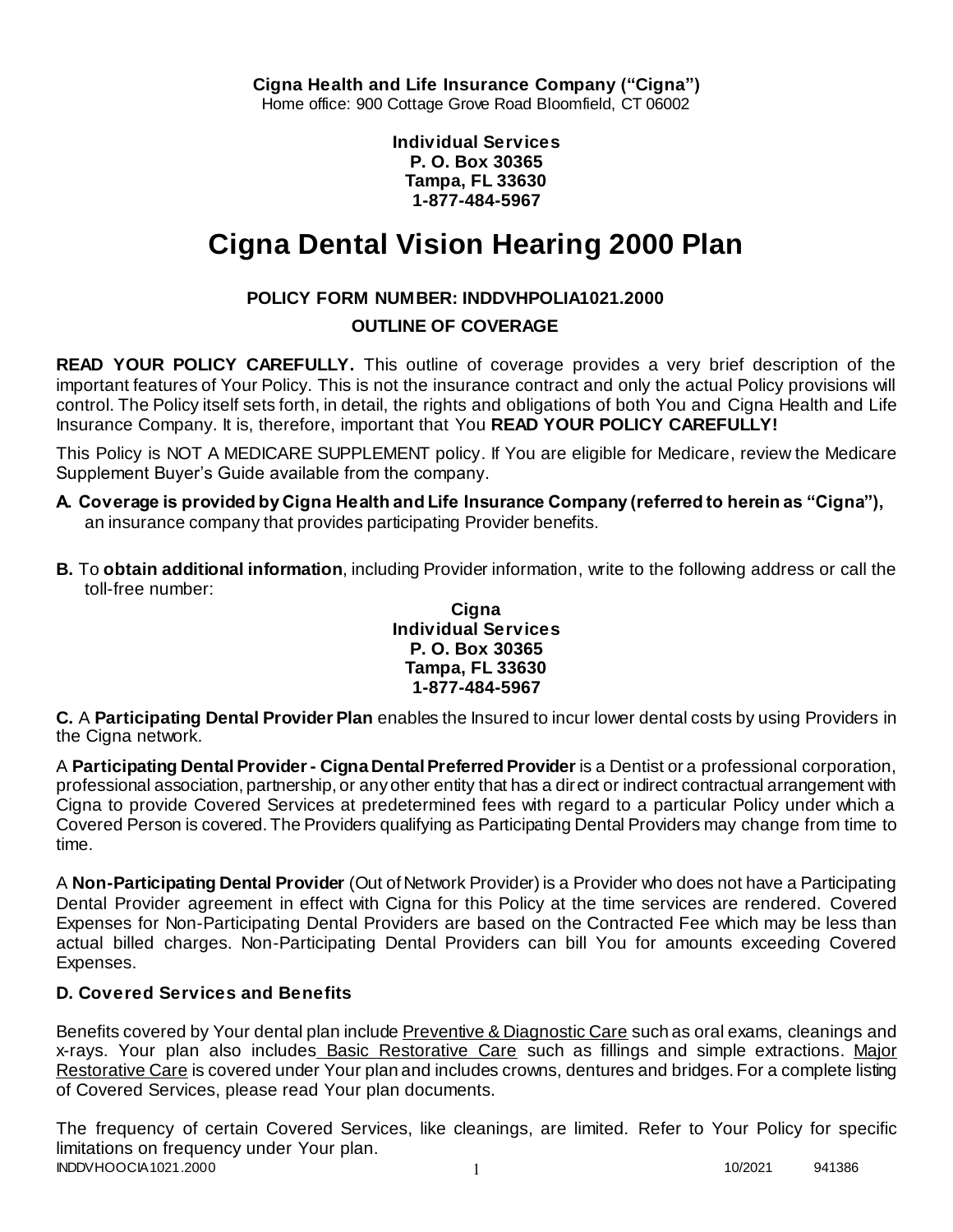### **Benefit Schedule**

The benefits outlined in the table below show the payment percentages for Covered Expenses **AFTER** any applicable Deductibles have been satisfied unless otherwise stated.

# **CIGNA DENTAL, VISION, AND HEARING INSURANCE** *The Schedule*

#### **For You and Your Dependents**

#### **The Schedule – Dental Benefits**

If You select a Participating Dental Provider, Your cost will be less than if You select a Non-Participating Dental Provider.

#### **Emergency Services**

The Benefit Percentage payable for Emergency Services charges made by a Non-Participating Dental Provider is the same Benefit Percentage as for Participating Dental Provider Charges. Dental Emergency services are required immediately to either alleviate pain or to treat the sudden onset of an acute dental condition. These are usually minor procedures performed in response to serious symptoms, which temporarily relieve significant pain, but do not effect a definitive cure, and which, if not rendered, will likely result in a more serious dental or medical complication.

#### **Dental Deductibles**

Dental Deductibles are expenses to be paid by You or Your Dependent. Dental Deductibles are in addition to any Coinsurance. Once the Dental Deductible maximum in The Schedule has been reached, You and Your family need not satisfy any further dental deductible for the rest of that year.

#### **Participating Dental Provider Payment**

Participating Dental Provider services are paid based on the Contracted Fee agreed upon by the Provider and Cigna.

#### **Non-Participating Dental Provider Payment**

Non-Participating Dental Provider services are paid based on the Contracted Fee.

| DENTAL BENEFIT HIGHLIGHTS    |                    |
|------------------------------|--------------------|
| Classes I, II, III           | \$1,500 per person |
| <b>Calendar Year Maximum</b> |                    |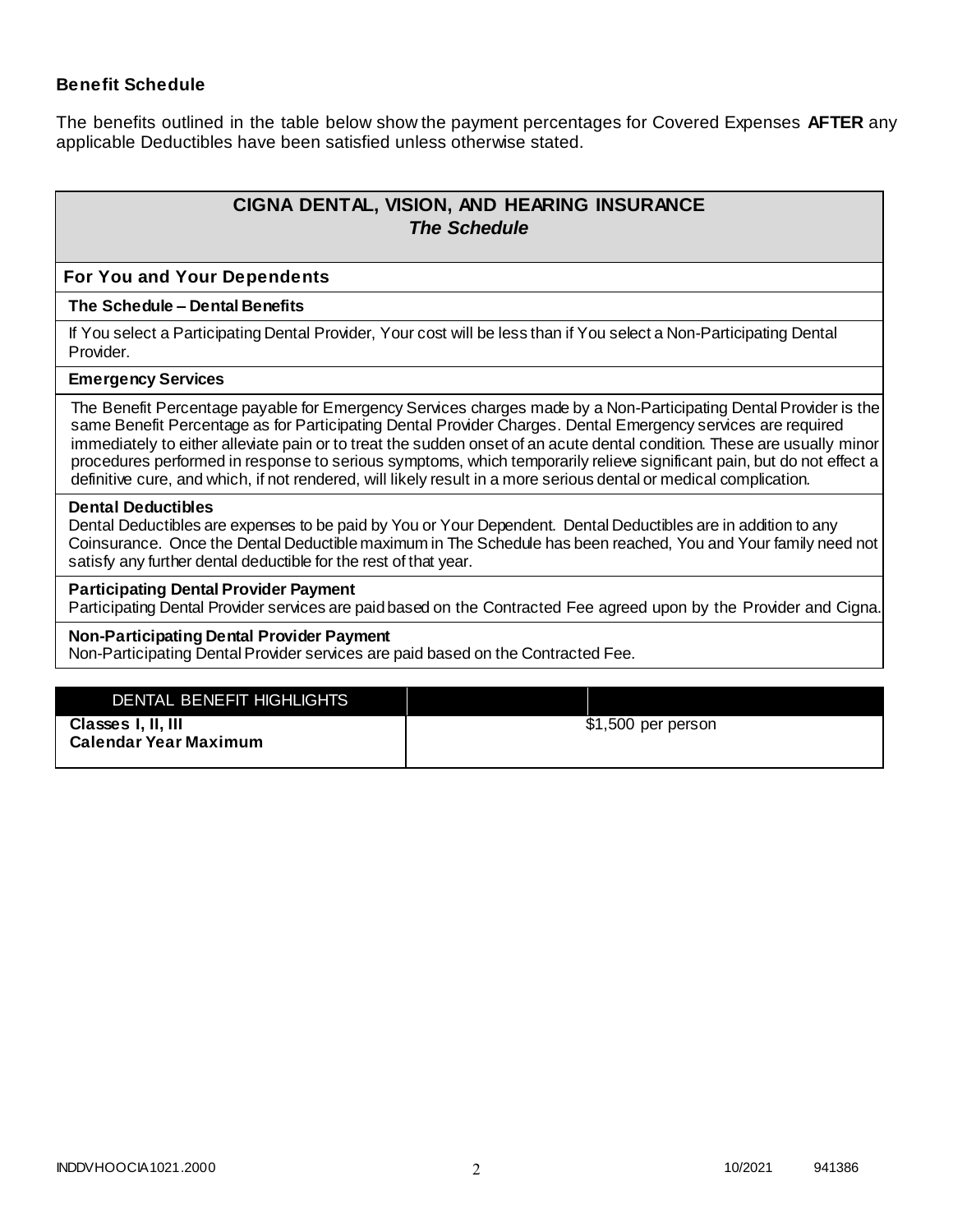| <b>DENTAL BENEFIT HIGHLIGHTS</b>                                                                                                                                                                                                                                          |                                                  |
|---------------------------------------------------------------------------------------------------------------------------------------------------------------------------------------------------------------------------------------------------------------------------|--------------------------------------------------|
| <b>Calendar Year Dental Deductible</b><br>Individual                                                                                                                                                                                                                      | \$100 per person                                 |
|                                                                                                                                                                                                                                                                           | Not Applicable to Class I                        |
| Class I                                                                                                                                                                                                                                                                   | The Percentage of Covered Expenses the Plan Pays |
| Preventive Care<br>Oral Exams<br>Routine Cleanings<br>Routine X-rays<br>Non-Routine X-rays<br><b>Fluoride Application</b><br><b>Sealants</b><br>Space Maintainers (non-orthodontic)<br>Emergency Care to Relieve Pain                                                     | 100%                                             |
| <b>Class II</b>                                                                                                                                                                                                                                                           | The Percentage of Covered Expenses the Plan Pays |
| <b>Basic Restorative</b><br>Fillings<br>Surgical Extraction of Impacted Teeth<br>Oral Surgery, Simple Extractions<br>Relines, Rebases, and Adjustments<br>Repairs - Bridges, Crowns, and Inlays<br>Repairs - Dentures                                                     | 70% after dental deductible                      |
| Class III                                                                                                                                                                                                                                                                 | The Percentage of Covered Expenses the Plan Pays |
| <b>Major Restorative</b><br>Crowns / Inlays / Onlays<br>Root Canal Therapy / Endodontics<br><b>Minor Periodontics</b><br><b>Major Periodontics</b><br>Oral Surgery, All Except Simple Extractions<br>Prosthesis Over Implant<br>Anesthetics<br>Dentures<br><b>Bridges</b> | 50% after dental deductible                      |

| The Schedule - Vision Benefits                                                                  |                                                                                         |
|-------------------------------------------------------------------------------------------------|-----------------------------------------------------------------------------------------|
| <b>VISION BENEFIT HIGHLIGHTS</b>                                                                |                                                                                         |
| Eye Examinations, including refraction                                                          | The plan pays 50% of expenses, not to exceed a \$75 calendar<br>year maximum per person |
| Materials (corrective eyeglasses or contact<br>lenses, including fittings and follow-up visits) | \$200 calendar year maximum per person                                                  |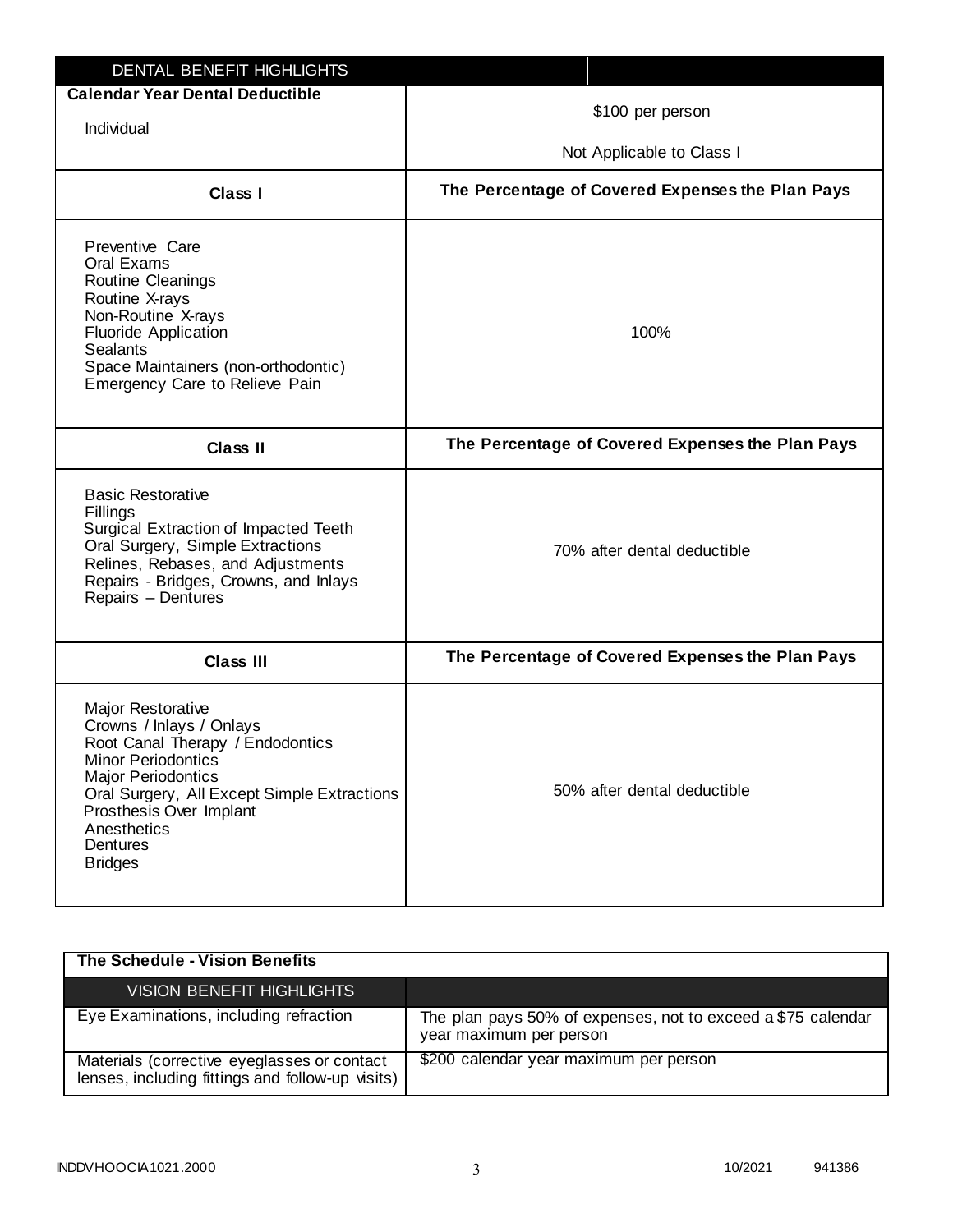| The Schedule - Hearing Benefits                             |                                        |
|-------------------------------------------------------------|----------------------------------------|
| <b>HEARING BENEFIT HIGHLIGHTS</b>                           |                                        |
| <b>Hearing Examinations</b>                                 | \$50 calendar year maximum per person  |
| Materials (Hearing Aids, including fittings<br>and repairs) | \$500 calendar year maximum per person |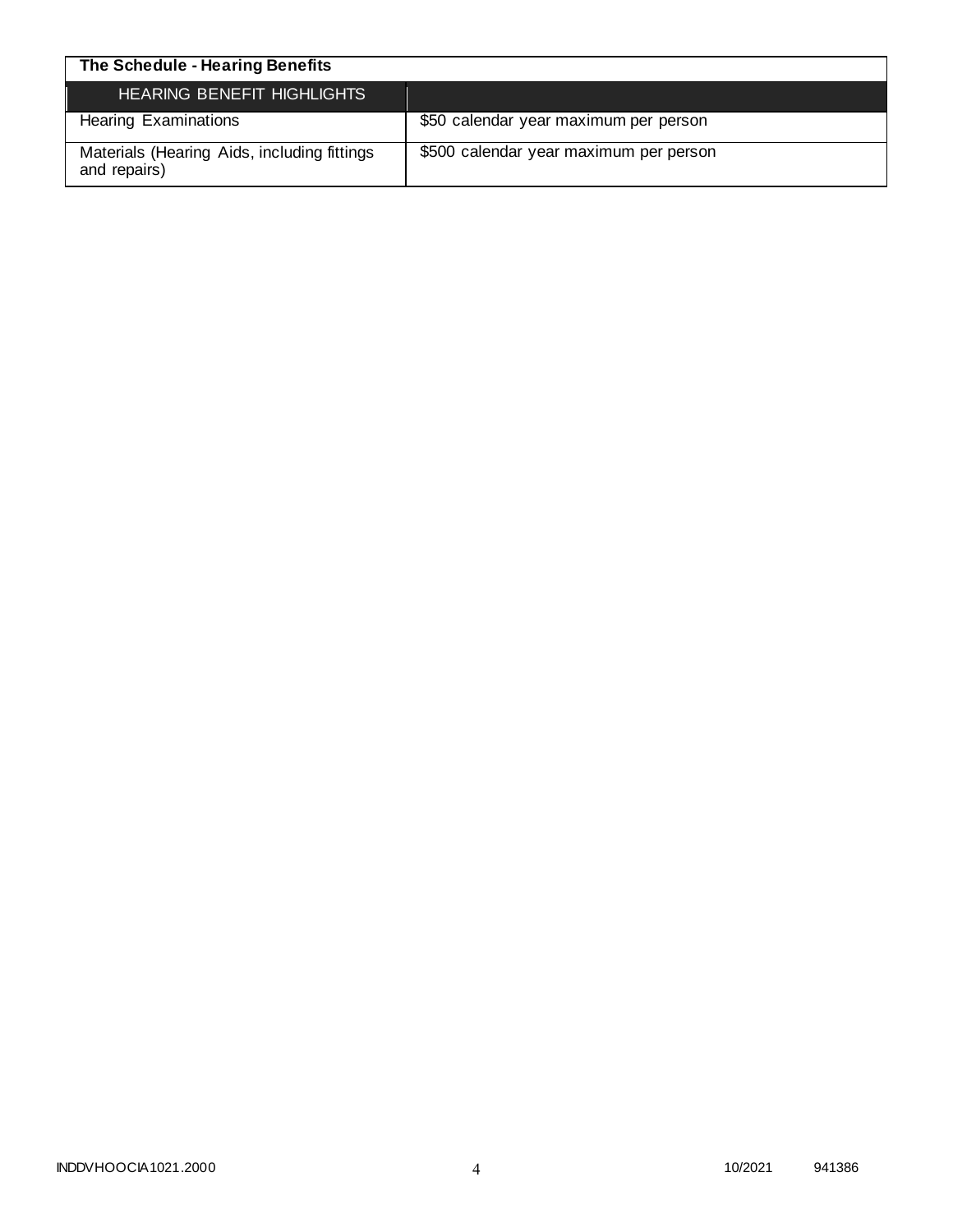# **Waiting Periods**

A Covered Person may access their dental, vision, and hearing benefit insurance once he or she has satisfied the following waiting periods:

- There is no waiting period for Class I or II dental benefits or for vision and hearing benefits.
- After 12 consecutive months of coverage dental benefits will increase to include the list of Class III procedures.

### **Missing Teeth Limitation**

There is no payment for replacement of teeth that are missing when a person first becomes insured. This payment limitation no longer applies after 24 months of continuous coverage.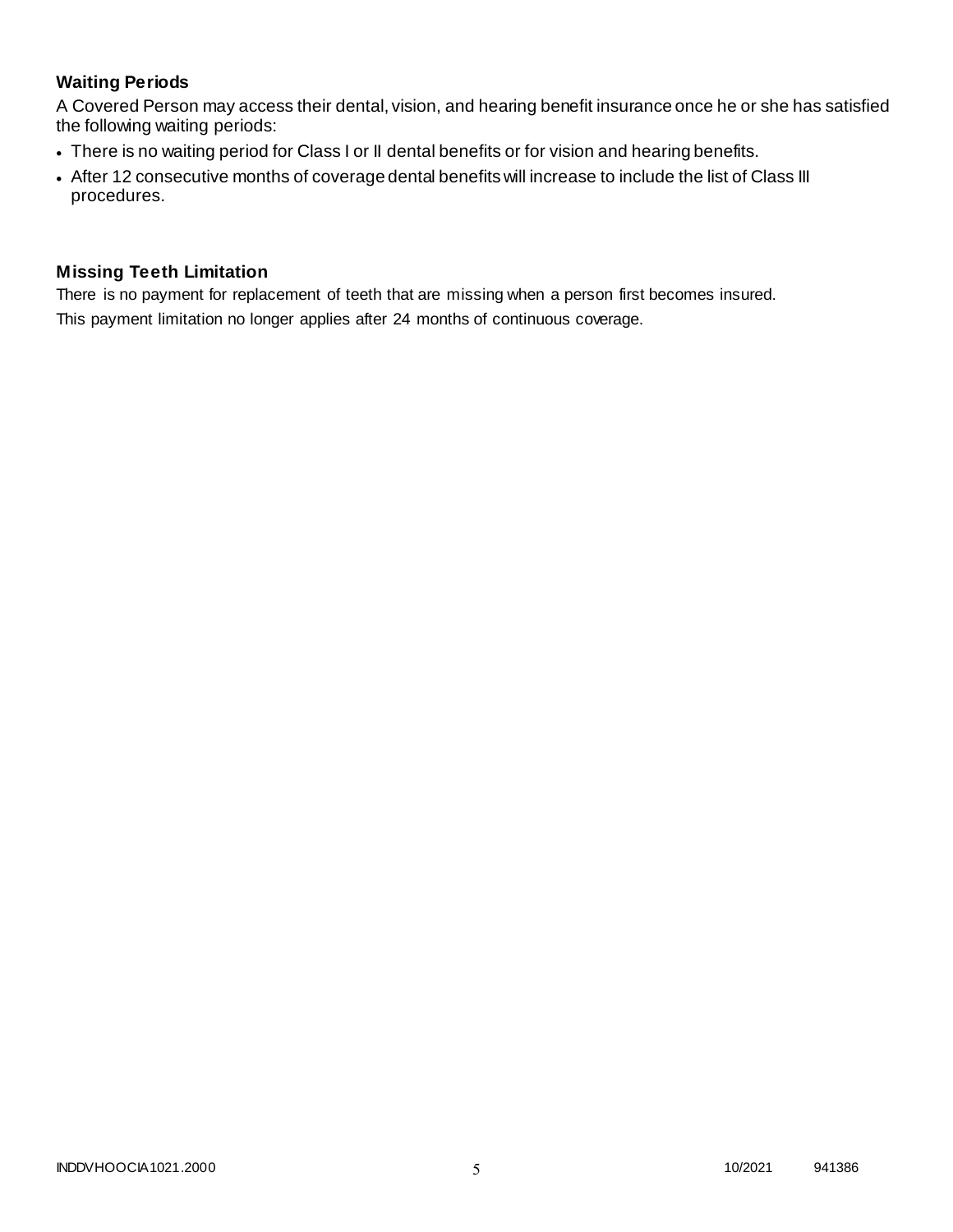# **E. Insured's Financial Responsibility**

The Insured is responsible for paying the monthly or quarterly premium on a timely basis. The Insured is also responsible to pay Providers for charges that are applied to the Deductibles, Coinsurance, and any amounts charged by Non-Participating Dental Providers in excess of the Contracted Fee. In addition, any charges for Medically Necessary and/or Dentally Necessary items that are excluded under the Policy are the responsibility of the Insured.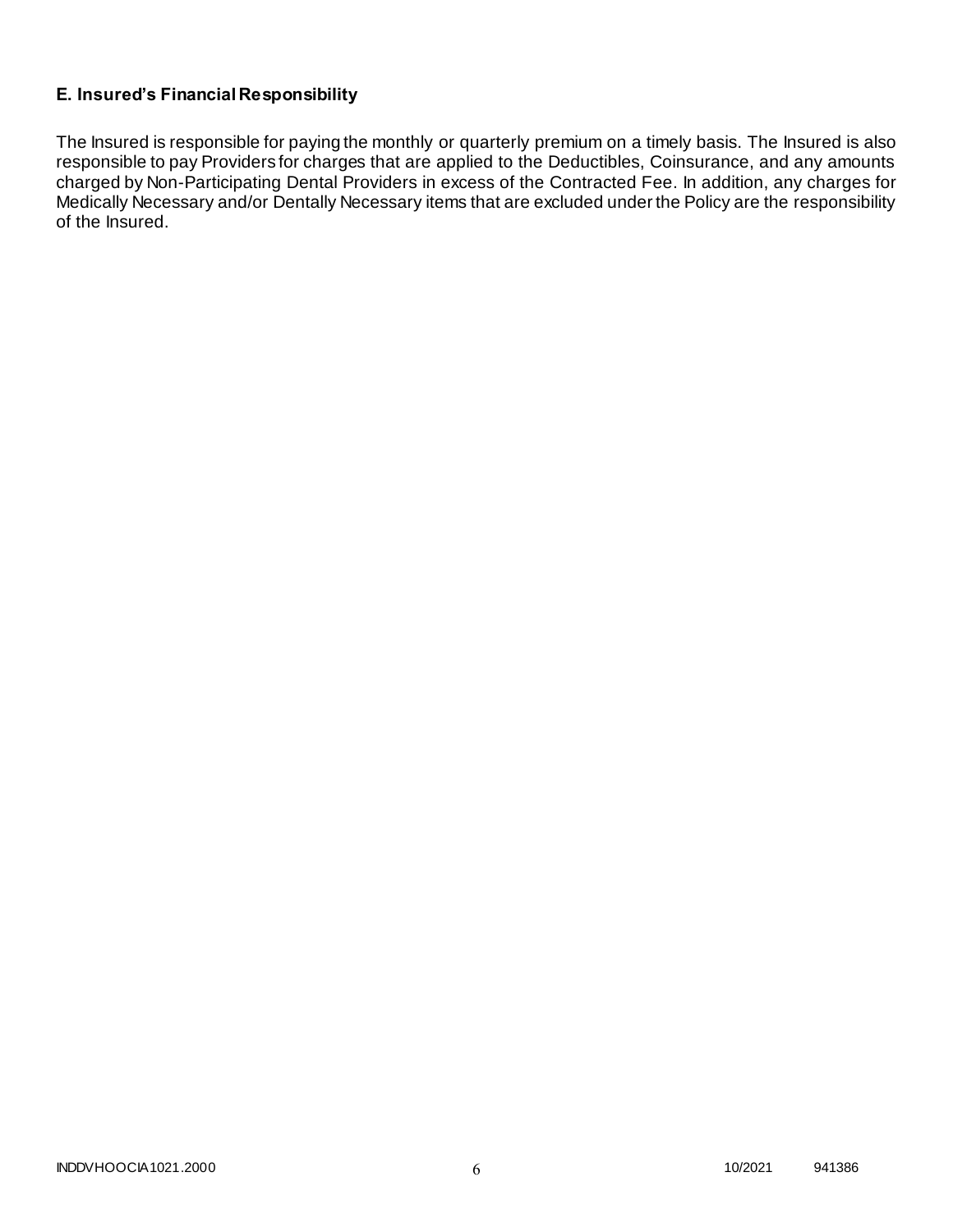# **F. Exclusions And Limitations: What Is Not Covered By This Policy**

# **Expenses Not Covered**

Covered Expenses will not include, and no payment will be made for:

- procedures which are not included in the list of Covered Dental Services, Covered Vision Services, or Covered Hearing Services;
- cone beam imaging;
- instruction for plaque control, oral hygiene and diet;
- core build-ups;
- veneers;
- precious or semi-precious metals for crowns, bridges and abutments;
- restoration of teeth which have been damaged by erosion, attrition or abrasion;
- bite registrations; precision or semi-precision attachments; or splinting;
- implants or implant related services;
- orthodontic treatment, except for the treatment of cleft lip and cleft palate;
- general anesthesia or intravenous sedation, when used for the purposes of anxiety control or patient management is not covered; may be considered only when medically or dentally necessary and when in conjunction with covered complex oral surgery;
- athletic mouth guards;
- services performed solely for cosmetic reasons;
- personalization or decoration of any dental device or dental work;
- replacement of an appliance per benefit guidelines;
- services that are deemed to be medical in nature;
- services and supplies received from a hospital;
- prescription drugs;
- plano lenses:
- VDT (video display terminal)/computer eyeglass benefit;
- medical or surgical treatment of the eyes;
- any type of corrective vision surgery, including LASIK surgery, radial ketatonomy (RK), automated lamellar keratoplasty (ALK), or conductive keratoplasty (CK);
- Orthoptic or vision training and any associated supplemental testing;
- any eye examination, or any corrective eyewear, required by an employer as a condition of employment;
- safety eyewear;
- sub-normal vision aids or non-prescription lenses;
- Magnification or low vision aids not shown as covered in the Schedule of Vision Coverage;
- Assistive Listening Devices (ALDs);
- medical and/or surgical treatment of the internal or external structures of the ear, including but not limited to Cochlear implants;
- Hearing Aids not prescribed by a Licensed Hearing Care Professional;
- ear protective devices or plugs;
- Hearing Aids maintenance/service contracts, ear molds and other miscellaneous repairs;
- Hearing Aids purchased online or over the counter (OTC); or
- Disposable Hearing Aids.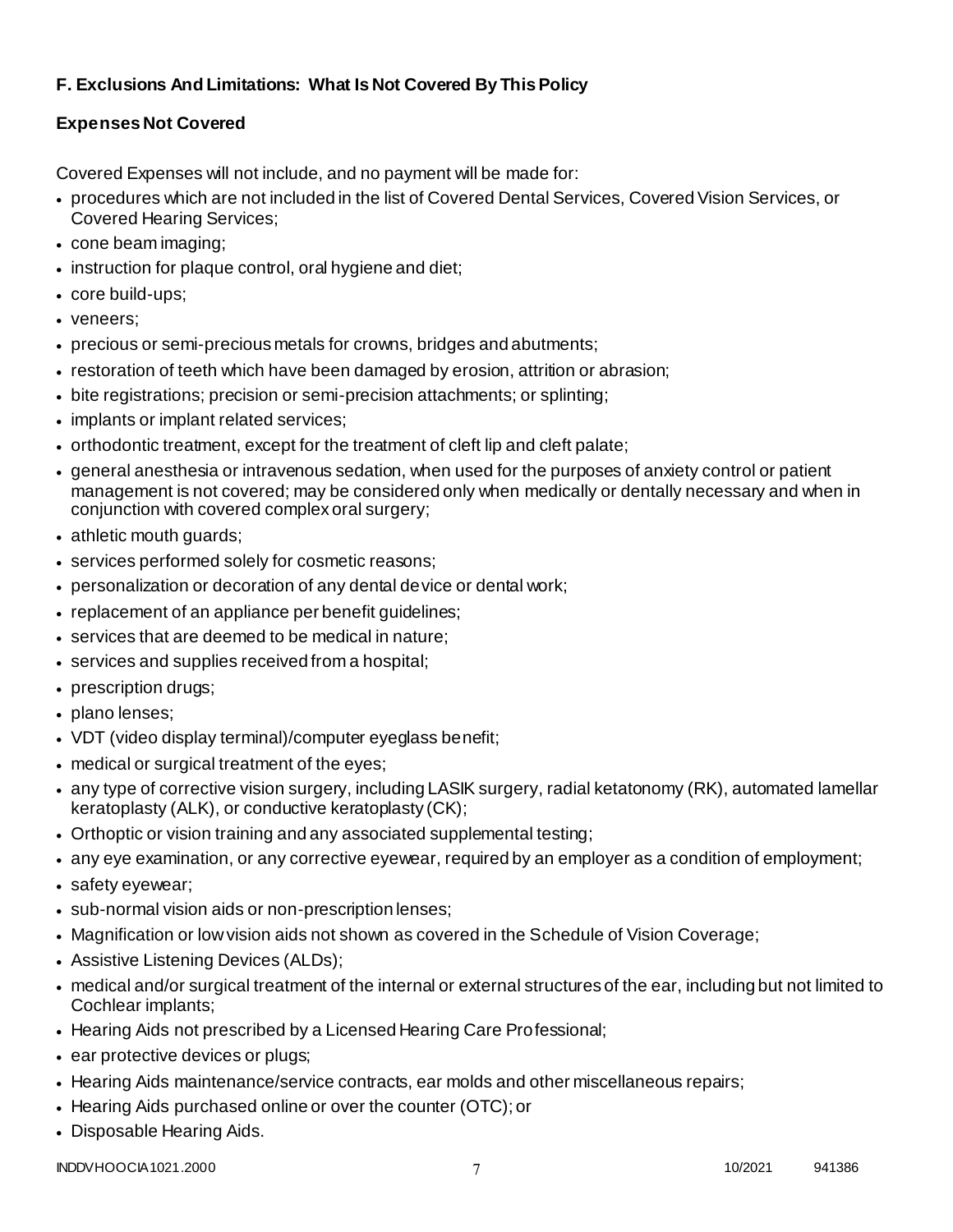## **General Limitations**

No payment will be made for expenses incurred for You or any one of Your Dependents:

- For services not specifically listed as Covered Services in this Policy;
- For services or supplies that are not Medically Necessary;
- For services received before the Effective Date of coverage;
- For services received after coverage under this Policy ends;
- For services for which You have no legal obligation to pay or for which no charge would be made if You did not have insurance coverage;
- For Professional services or supplies received or purchased directly or on Your behalf by anyone, including a Provider, from any of the following:
	- **Yourself or Your employer;**
	- a person who lives in the Covered Person's home, or that person's employer;
	- a person who is related to the Covered Person by blood, marriage or adoption, or that person's employer.
- for or in connection with an Injury arising out of, or in the course of, any employment for wage or profit;
- for or in connection with a Sickness which is covered under any workers' compensation or similar law;
- for charges made by a Hospital owned or operated by or which provides care or performs services for, the United States Government, if such charges are directly related to a condition which occurred while serving in the military or an associated auxiliary unit;
- services or supplies received due to an act of war, declared or undeclared while serving in the military or an associated auxiliary unit;
- to the extent that payment is unlawful where the person resides when the expenses are incurred ;
- for charges which the person is not legally required to pay;
- for charges which would not have been made if the person had no insurance;
- to the extent that billed charges exceed the rate of reimbursement as described in the Schedule;
- for charges for unnecessary care, treatment or surgery;
- to the extent that You or any of Your Dependents is in any way paid or entitled to payment for those expenses by or through a public program, other than Medicaid;
- for or in connection with experimental procedures or treatment methods not approved by the American Dental Association or the appropriate dental specialty society;
- Procedures that are a covered expense under any other plan which provides dental, vision, or hearing benefits;
- To the extent that benefits are paid or payable for those expenses under the mandatory part of any auto insurance policy written to comply with a "no-fault" insurance law or an uninsured motorist insurance law. Cigna will take into account any adjustment option chosen under such part by You or any one of Your Dependents.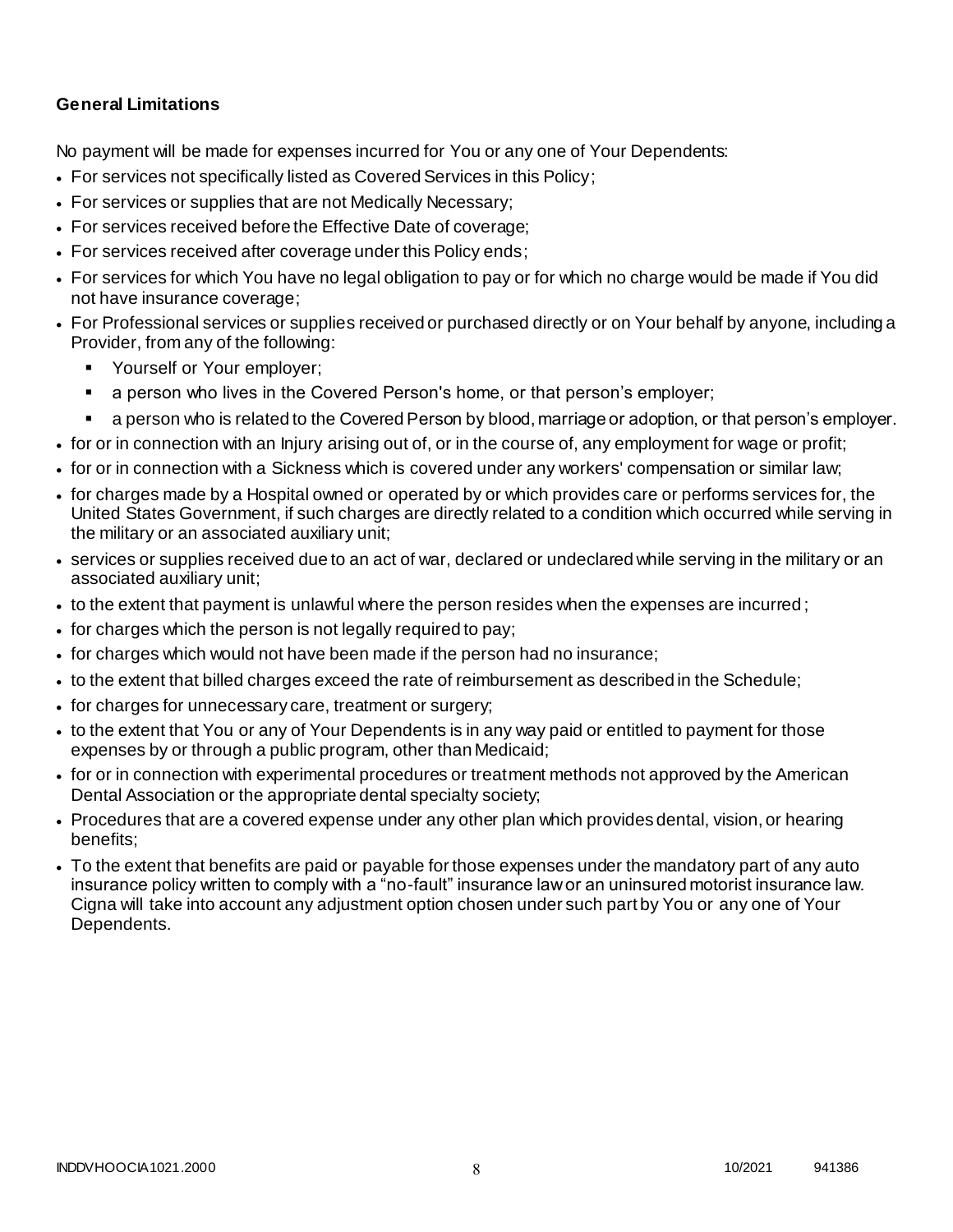### **G. Predetermination of Dental Benefits Program**

Predetermination of Benefits is a voluntary review of a Dentist's proposed treatment plan and expected charges. It is not preauthorization of service and is not required.

The treatment plan should include supporting pre-operative x-rays and other diagnostic materials as requested by Cigna's dental consultant. If there is a change in the treatment plan, a revised plan should be submitted.

Cigna will determine covered dental expenses for the proposed treatment plan. If there is no Predetermination of Benefits, Cigna will determine covered dental expenses when it receives a claim.

Review of proposed treatment is advised whenever extensive dental work is recommended when charges exceed **\$500**.

Predetermination of Benefits is not a guarantee of a set payment. Payment is based on the services that are actually delivered and the coverage in force at the time services are completed.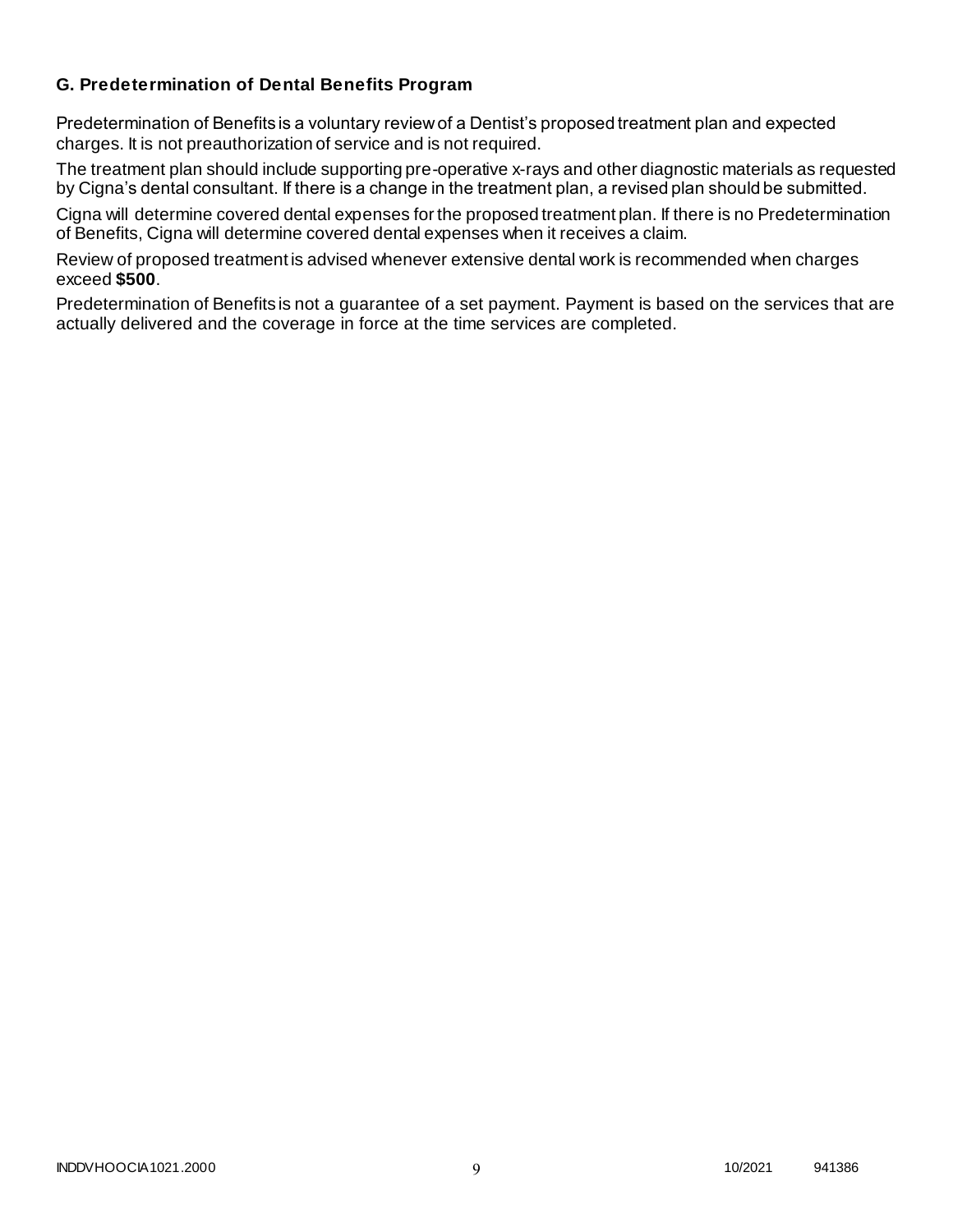### **H. General Provisions**

### **WHEN YOU HAVE A COMPLAINT OR AN APPEAL**

For the purposes of this section, any reference to "You," "Your" or "Yourself" also refers to a representative or Provider designated by You to act on Your behalf, unless otherwise noted.

We want You to be completely satisfied with the care You receive. That is why We have established a process for addressing Your concerns and solving Your problems.

#### **Start with Member Services**

We are here to listen and help. If You have a concern regarding a person, a service, the quality of care, or contractual benefits, You can call Our toll-free number and explain Your concern to one of Our Customer Service representatives. You can also express that concern in writing. Please call or write to Us at the following:

Customer Services Toll-Free Number or address on mycigna.com, explanation of benefits or claim form

We will do Our best to resolve the matter on Your initial contact. If We need more time to review or investigate Your concern, We will get back to You as soon as possible, but in any case within 30 days.

If You are not satisfied with the results of a coverage decision, You can start the appeals procedure.

#### **Appeals Procedure**

Cigna has a two step appeals procedure for coverage decisions. To initiate an appeal, You must submit a request for an appeal in writing within 365 days of receipt of a denial notice. You should state the reason why You feel Your appeal should be approved and include any information supporting Your appeal. If You are unable or choose not to write, You may ask to register Your appeal by telephone. Call or write to Us at the toll-free number or address on Your Benefit Identification card, explanation of benefits or claim form.

#### **Level One Appeal**

Your appeal will be reviewed and the decision made by someone not involved in the initial decision. Appeals involving Medical Necessity or clinical appropriateness will be considered by a health care professional.

For level one appeals, We will respond in writing with a decision within 30 calendar days after We receive an appeal for a postservice coverage determination. If more time or information is needed to make the determination, We will notify You in writing to request an extension of up to 15 calendar days and to specify any additional information needed to complete the review.

If You are not satisfied with Our level-one appeal decision, You may request a level-two appeal.

#### **Level Two Appeal**

If You are dissatisfied with Our level one appeal decision, You may request a second review. To start a level two appeal, follow the same process required for a level one appeal.

Most requests for a second review will be conducted by the Appeals Committee, which consists of at least three people. Anyone involved in the prior decision may not vote on the Committee. For appeals involving Medical Necessity or clinical appropriateness, the Committee will consult with at least one Dentist reviewer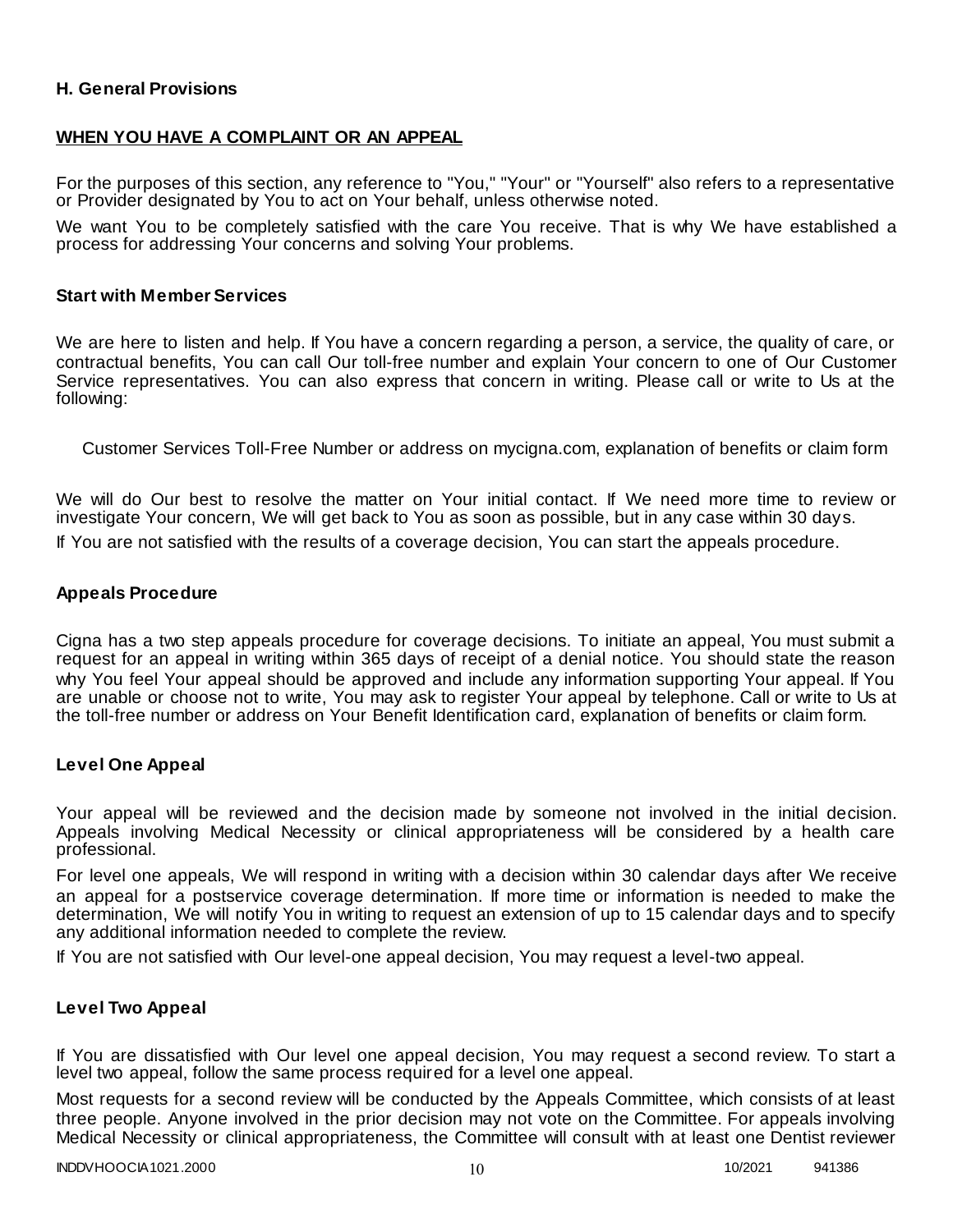in the same or similar specialty as the care under consideration, as determined by Cigna's Dentist reviewer. You may present Your situation to the Committee in person or by conference call.

For level two appeals We will acknowledge in writing that We have received Your request and schedule a Committee review. For postservice claims, the Committee review will be completed within 30 calendar days. If more time or information is needed to make the determination, We will notify You in writing to request an extension of up to 15 calendar days and to specify any additional information needed by the Committee to complete the review. You will be notified in writing of the Committee's decision within five working days after the Committee meeting, and within the Committee review time frames above if the Committee does not approve the requested coverage.

### **Notice of Benefit Determination on Appeal**

Every notice of an appeal decision will be provided in writing or electronically and, if an adverse determination, will include:

- (1) the specific reason or reasons for the denial decision;
- (2) reference to the specific Policy provisions on which the decision is based;
- (3) a statement that the claimant is entitled to receive, upon request and free of charge, reasonable access to and copies of all documents, records, and other Relevant Information as defined;
- (4) upon request and free of charge, a copy of any internal rule, guideline, protocol or other similar criterion that was relied upon in making the adverse determination regarding Your appeal, and an explanation of the scientific or clinical judgment for a determination that is based on a medical necessity, experimental treatment or other similar exclusion or limit.

### **Relevant Information**

Relevant Information is any document, record, or other information which was relied upon in making the benefit determination; was submitted, considered, or generated in the course of making the benefit determination, without regard to whether such document, record, or other information was relied upon in making the benefit determination; demonstrates compliance with the administrative processes and safeguards required by federal law in making the benefit determination; or constitutes a statement of policy or guidance with respect to the plan concerning the denied treatment option or benefit or the claimant's diagnosis, without regard to whether such advice or statement was relied upon in making the benefit determination.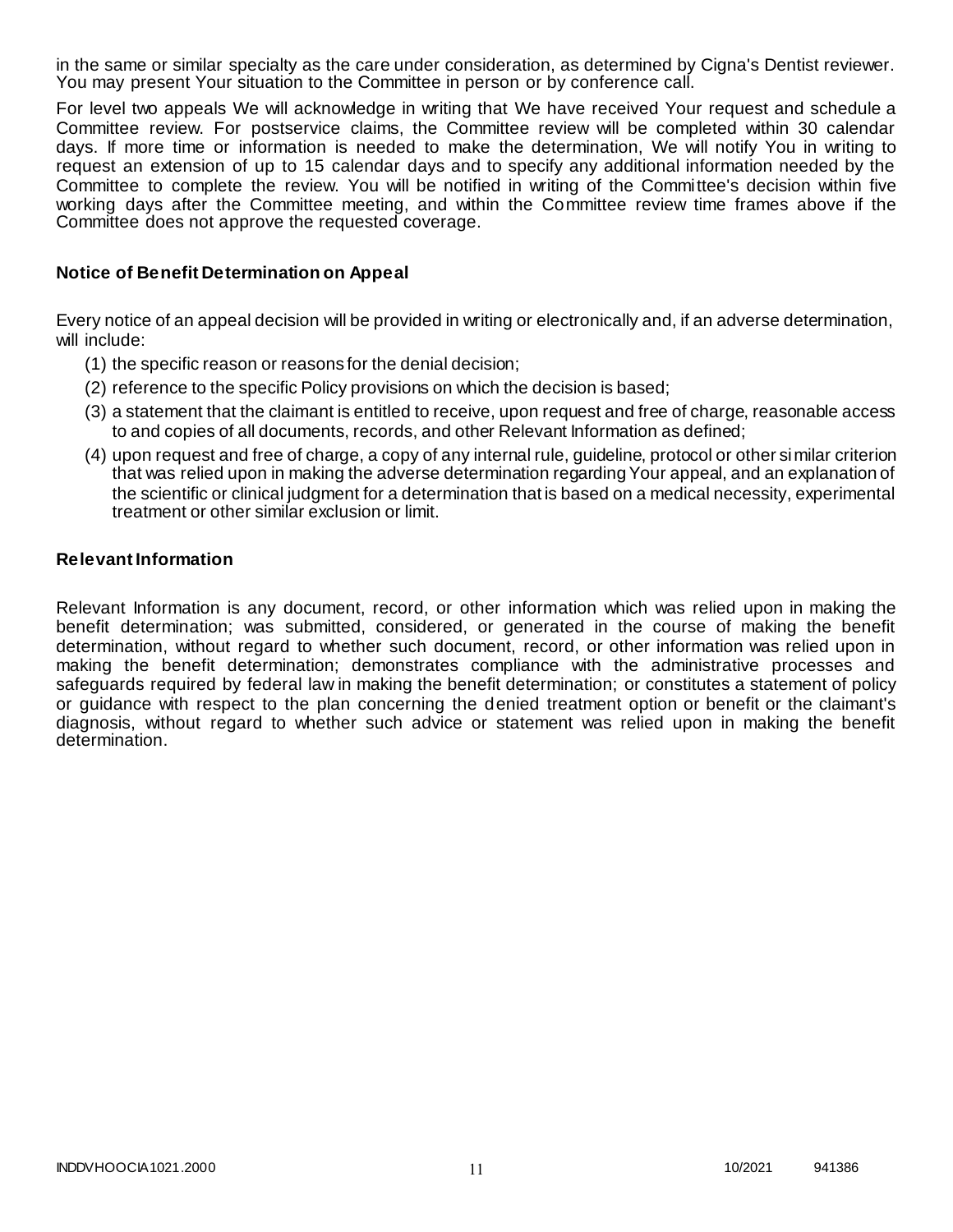# **I. Participating Dental Providers**

Cigna will provide a current list of Dentists currently participating with Cigna and their locations to each Covered Person upon request.

To verify if a Dentist is currently participating with Cigna and is accepting new Cigna Insureds, the Covered Person should visit Our website at mycigna.com.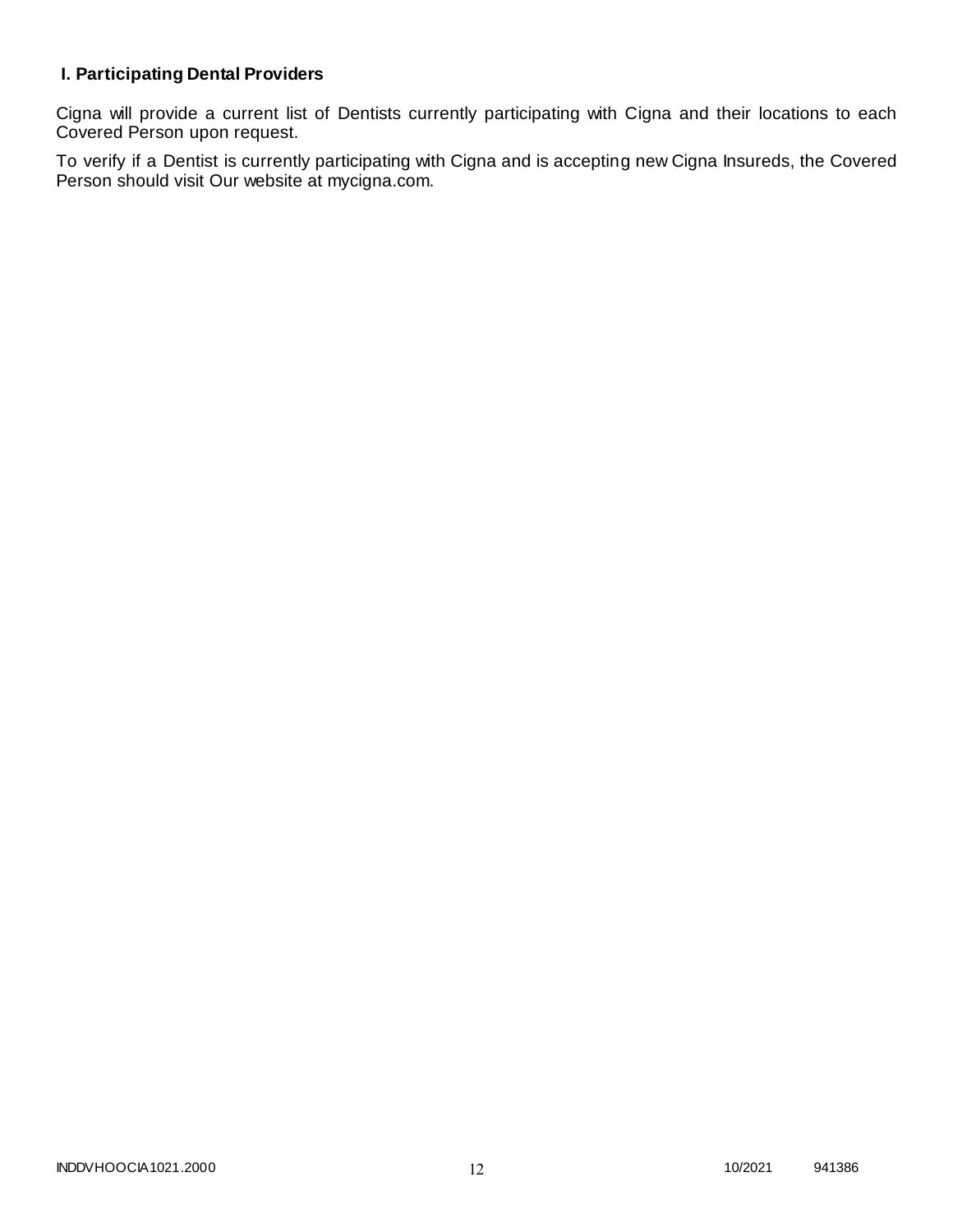### **J. Renewability, Eligibility, and Continuation**

1. The Policy will renew except for the specific events stated in the Policy. Cigna may change the premiums of the Policy with 60 days written notice to the Insured. However, Cigna will not refuse to renew or change the premium schedule for the Policy on an individual basis, but only for all Insureds in the same class and covered under the same Policy as You.

2. The individual plan is designed for residents of Iowa who are not enrolled under or covered by any other group or individual health coverage. You must notify Cigna of all changes that may affect any Covered Person's eligibility under the Policy.

3. You or Your Dependent(s) will become ineligible for coverage:

- When premiums are not paid according to the due dates and grace periods described in the premium section.
- With respect to Your Spouse, Domestic Partner, or partner to a Civil Union: when the Spouse is no longer married to the Insured or when the union is dissolved.
- With respect to You and Your Family Member(s): when You no longer meet the requirements listed in the Conditions of Eligibility section.
- The date the Policy terminates.
- When the Insured no longer lives in the Service Area.

4. If a Covered Person's eligibility under this Plan would terminate due to the Insured's death, divorce or if other Dependents would become ineligible due to age or no longer qualify as dependents for coverage under this Plan; except for the Insured's failure to pay premium, the Covered Person's insurance will be continued if the Covered Person exercising the continuation right notifies Cigna and pays the appropriate monthly premium within 60 days following the date this Policy would otherwise terminate. Any waiting periods in the new Plan will be considered as being met to the extent coverage was in force under this Plan.